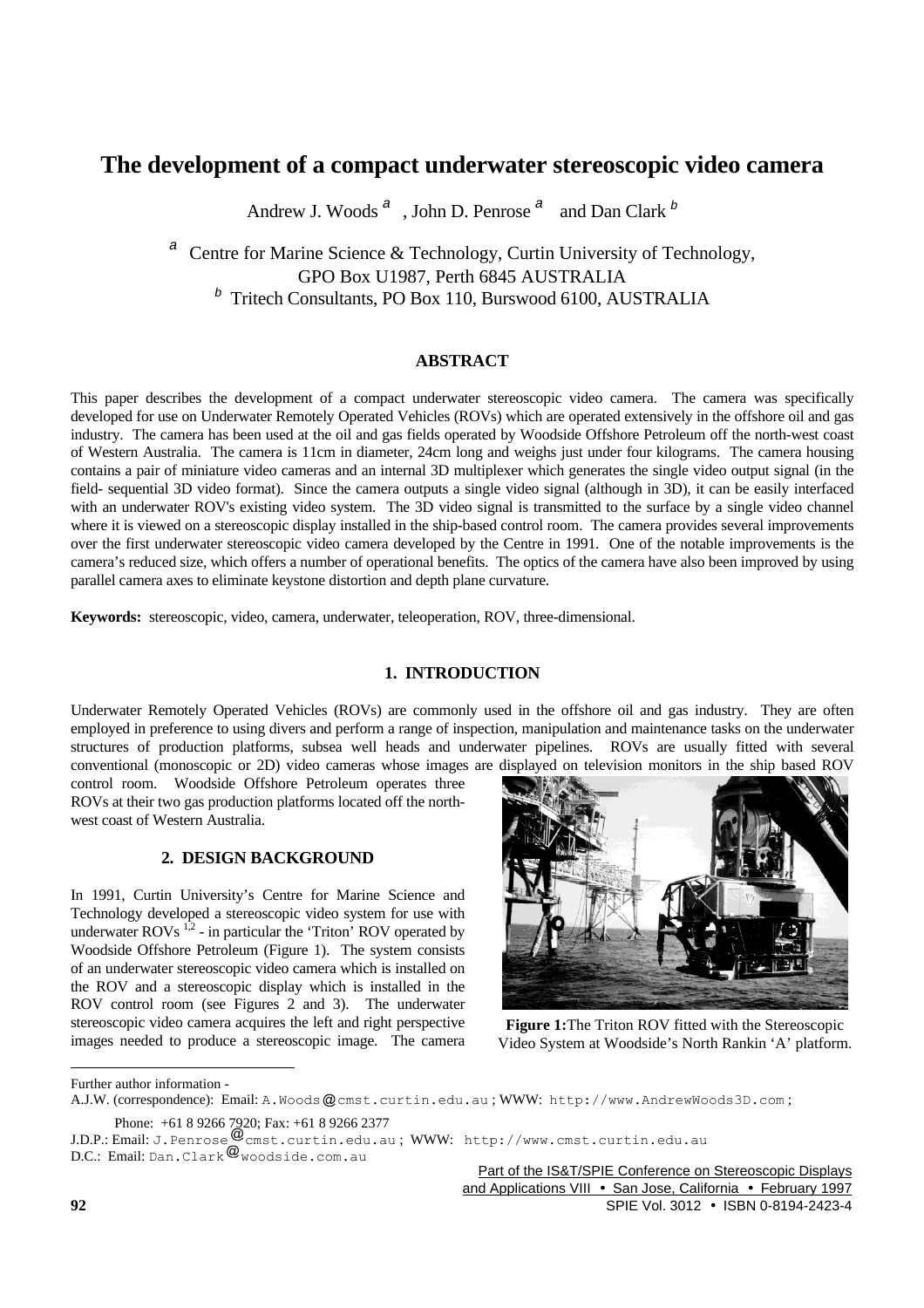outputs a single 3D video signal which is transmitted to the surface by a single video channel. In the ROV control room, the operators wear light-weight polarised 3D glasses to view the stereoscopic display which provides a real-time, full-colour, flickerfree, stereoscopic image. The system was found to offer many benefits in the operation of the 'Triton' ROV<sup>2</sup>.





**Figure 2:** The original underwater stereoscopic video camera

**Figure 3:** The stereoscopic display

While the system provided many advantages, one main disadvantage

of the system was the large size of the underwater stereoscopic video camera - both in terms of volume and mass. The camera weighed an impressive 22kg and had external dimensions of 22.5cm*f* x 33cm. This was approximately 8 times the volume of the conventional (2D) cameras used on the `Triton' ROV. Although the large size did not affect the quality of the stereoscopic images generated by the camera, it did cause problems in the operational use of the camera on the front of the 'Triton' ROV. The main camera on the 'Triton' is usually fitted on a pan and tilt unit to allow the camera to be directed to any desired viewing direction. The large size of the stereoscopic camera meant that it required a considerably larger operational volume on the front of the vehicle. As the pan and tilt unit moves the camera to the desired viewing direction, the camera must not collide with any other apparatus on the front of the ROV. This placed limitations on what other equipment could be fitted to the front of the ROV - suction arms, an second manipulator arm, other video cameras, docking apparatus, etc. This meant that the camera could not be left on the vehicle at all times due to the over-riding need to fit these other pieces of equipment to the ROV at various times.

There is also a considerable disincentive to continually remove and re-fit the stereoscopic video camera. It can take 15 minutes to bring the ROV from operational use in the water to a secured position on the deck of the ship. It may then take another 20 minutes to fit the camera and change any other equipment and finally another 15 minutes to re-launch the ROV and position it to its previous location. It is unlikely that the ROV operators could afford to spend 50 minutes to change over a video camera.

The large mass and moments of the camera also imposed excessive torque requirements on the pan and tilt mechanism. Therefore requiring a more powerful pan and tilt mechanism or leading to rapid wear on the existing mechanism.

The design imperative was therefore to develop a much smaller underwater stereoscopic video camera - A camera which could be left on the vehicle at all times and could function either as a conventional (2D) video camera or as a stereoscopic video camera.

## **3. THE NEW CAMERA**

Development was recently completed on the new compact underwater stereoscopic video camera (see Figure 4). The new camera is considerably smaller than the original camera, with external dimensions of 11cm*f* x 24cm. The new camera is also considerably lighter than the original camera weighing just less than four kilograms. The primary source of the size reduction is the use of a pair of miniature video cameras - the Sony XC999. The cameras are genlocked and a 3D multiplexer within the underwater housing combines the video signal from the two cameras to generate a field-sequential 3D video signal. The light sensitivity of the camera is 4.5 lux with real-time update.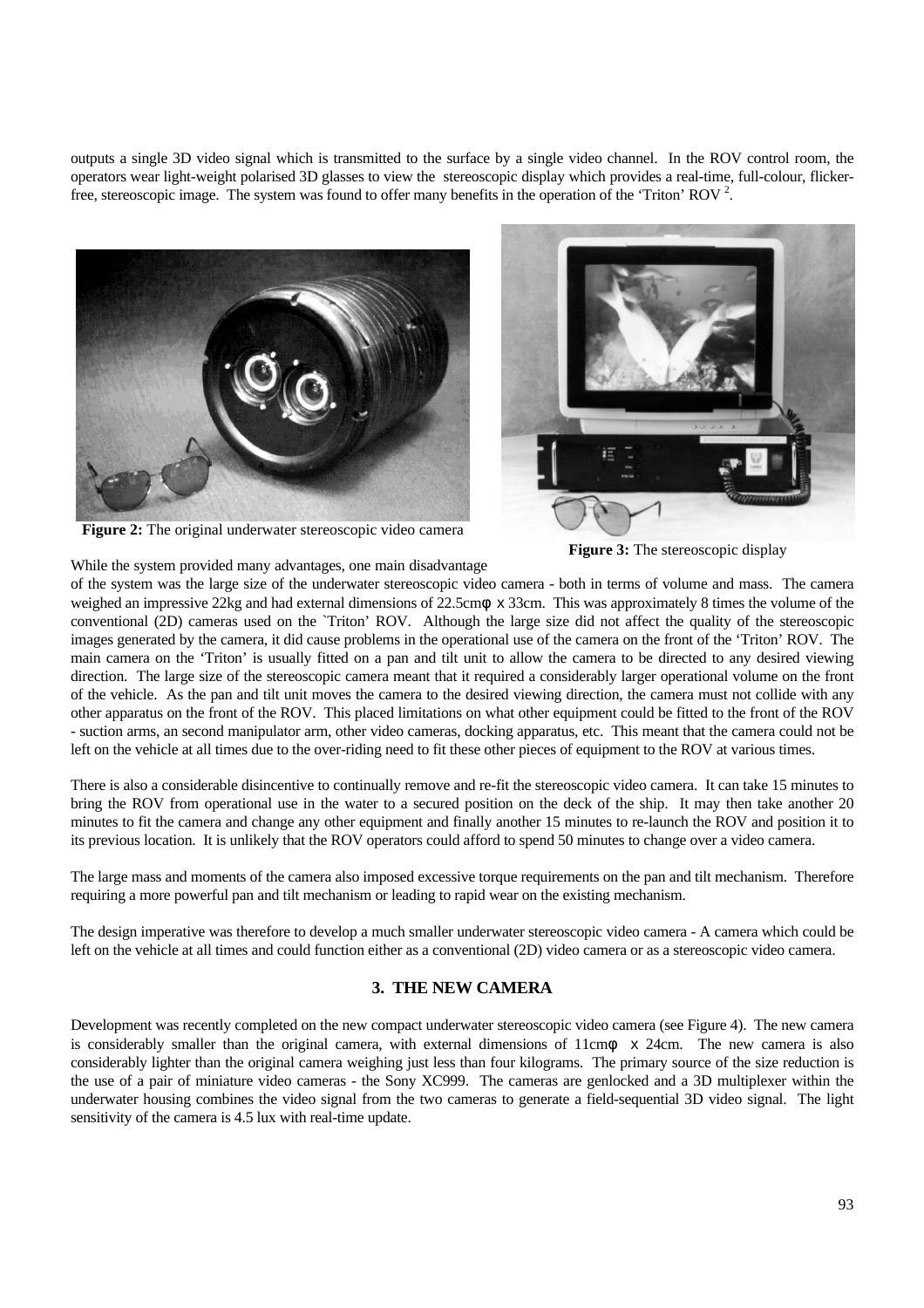The new camera is again a single housing design - as opposed to the use of two separate camera housings mounted together. Although this means that the stereoscopic video camera must be specially manufactured, a single housing design means that the camera can be much smaller, camera alignment is much easier to control and maintain and expensive underwater cabling is minimised. With separate cameras there is more opportunity for camera misalignment to occur and size differences may also exist between the images from the two cameras. The internal 3D multiplexer also removes the need to install extra electronics within the electronics bottles of the ROV. The single housing design also means that the camera can be treated and installed just like any of the other cameras - A single conventional cable connects to the camera housing and outputs only a single video signal.



**Figure 4:** The new compact underwater stereoscopic video camera

In addition to the reduced size of the camera, several other operational improvements were implemented - the camera can be easily switched between 2D and 3D modes and the parallel camera configuration was implemented to reduce image distortions. If the operators desire a 2D video signal, they do not need to remove the camera or switch to another camera. Another benefit of the 2D/3D mode switch is that if for any reason one of the cameras fails to work (possibly due to sediment adhering to one of the camera lenses), the stereoscopic camera can still be used in 2D mode with the other camera in the housing. There is no immediate need to bring the camera to the surface for maintenance - so called "twin engine reliability"<sup>3</sup>.

The parallel camera configuration involves the mounting of the camera lenses with parallel optical axes. Convergence is achieved by offsetting the Camera CCDs (imaging sensors) relative to the lens. This configuration avoids the problems of keystone distortion and depth plane curvature  $4$ .

Figure 5 illustrates the difference between using the parallel camera configuration and the toed-in camera configuration for the parameters of the new camera (t=45mm, f=7mm, C=800mm, Wc=6.4mm, Ws=296mm, V=800mm, e=65mm). Figures 5(a) and (b) illustrate how object space is displayed to the observer on the stereoscopic display. Each grid represents a 100mm square in object space. It can be seen that there is significant curvature of the depth planes in the toed-in camera configuration, however, there is no depth plane curvature in the parallel camera configuration. Figures 5(c) and (d) illustrate the image which will be displayed on the stereoscopic display if a grid is placed at the convergence distance of the cameras. Figure 5(d) shows the a moderate amount of keystone distortion would be present if the toed-in camera configuration were used - if displayed on a 16" display monitor, approximately 3mm of vertical parallax would be present in the corners of the screen. In contrast, the parallel camera configuration does not exhibit any keystone distortion (Figure 5(c)). Further information about these diagrams in contained in Reference 4.

In order to allow the camera to be configured in the parallel camera configuration, it was necessary to mount each lens and CCD in an accurately adjustable jig. The level of adjustment provided by this arrangement significantly simplifies the task of obtaining accurate stereoscopic camera alignment. Once the camera internals are mounted within the underwater housing it is not possible to adjust the alignment. However, all degrees of freedom are locked using locking screws to prevent the camera going out of alignment while it is in service.

Other details of the camera are that the inter-lens separation is 45mm and it uses 7mm focal length auto-iris fixed-focus lenses (on a 1/2" CCD). The value of convergence currently used for the 'Triton' ROV is 800mm, however, this value is user adjustable at the time of alignment. The relatively close separation of the two camera lenses (as compared to normal human eye separation - 65mm) is often commented upon. Apart from the fact that the reduced camera separation allows a reduced camera size, the reduced separation also reduces the depth range of images displayed on the stereoscopic monitor. To avoid making stereoscopic images too difficult to view, it is necessary to limit the amount of image parallax displayed on the screen (reduce the depth range). This is due to a property of stereoscopic displays called the accommodation vergence conflict<sup>4</sup>. The chosen lens separation value of 45mm does produce some image distortion (depth non-linearity) (see Figure 5(a)) however this is a necessary compromise to produce stereoscopic images which are not too difficult to view  $4$ .